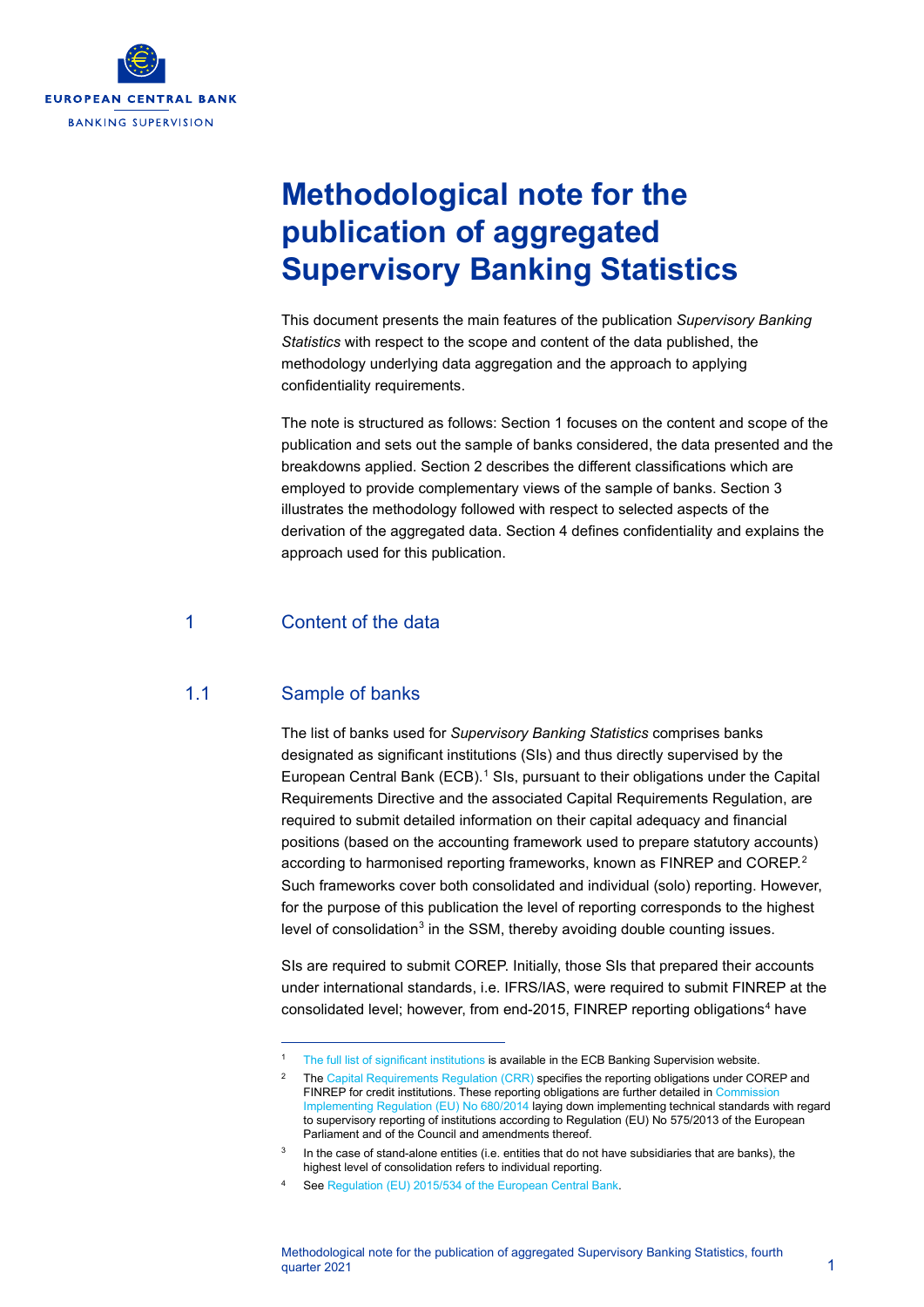been extended to SIs that prepare their accounts under national accounting standards (nGAAP) for both the consolidated and solo level and to those SIs that report only at the solo level.

With the objective of providing as complete as possible and harmonised information to the general public, the group of SIs covered in each reference period includes only those banks reporting FINREP together with COREP at that point in time. Accordingly, the list of banks used for the various reference periods may differ as the list of significant institutions changes and as banks start to report under FINREP obligations. Moreover, bank branches are not required to submit COREP, and SIdesignated branches of credit institutions established in European Union (EU) Member States not participating in European banking supervision are excluded from the sample. Banks that have recently been designated as an SI and do not yet report FINREP – because of the time lapse between the designation decision and the start of corresponding reporting obligations – are also excluded from the sample until they begin reporting FINREP.

*Supervisory Banking Statistics* has published the liquidity coverage ratio (LCR) information of reporting institutions from the third quarter of 2016 onwards.<sup>[5](#page-1-0)</sup> Up to the end of the reference period Q4 2019, the tables showing LCR information – namely tables T06.01.1/2/3 and T06.02.1/2/3 – were derived by aggregating individual reporting for stand-alone entities and consolidated reporting for banking groups where the EU ultimate parent is in the SSM. Therefore, for the purpose of deriving the aggregate LCR, SIs at the highest level of consolidation in the SSM that have a parent institution in an EU country outside the SSM were excluded from the sample. As of the reference period Q1 2020, these entities are also included in the liquidity sample (which is thus aligned with the full sample), using the data reported to the ECB at the highest level of consolidation available at the cut-off date.

The tables showing total exposure to general governments by country of the counterparty are published from the third quarter of 2018 onwards. In accordance with Article 5(b), point 3 of Regulation (EU) No 680/2014, reporting requirements apply to sovereign exposures where the aggregate carrying amount of financial assets from the "General governments" counterparty sector is equal to or higher than 1% of the sum of the total carrying amounts for "Debt securities" and "Loans and advances". Therefore, the sample of entities in the tables showing information on exposures to general governments – i.e. tables T02.05.1/2/3 – is smaller than the full sample of entities. The template for sovereign exposure is reported on a semi-annual basis, with Q2 and Q4 as the reference periods. Hence, in the Q3 publication the sample of entities and their classifications in tables T02.05.1/2/3 is the same as that for the Q2 publication. Similarly, in the Q1 publication the sample of entities and their classifications in tables T02.05.1/2/3 is the same as that for the previous quarter's publication.

The table showing information on Internal Ratings Based (IRB) credit risk parameters is also published from the third quarter of 2018 onwards. Where the

<span id="page-1-0"></span>Part Six of the CRR specifies the liquidity coverage requirement and liquidity reporting for credit institutions. The CRR is supplemented b[y Commission Delegated Regulation \(EU\) 2015/61 of 10 October](http://eur-lex.europa.eu/legal-content/EN/TXT/PDF/?uri=CELEX:32015R0061&from=EN)  [2014](http://eur-lex.europa.eu/legal-content/EN/TXT/PDF/?uri=CELEX:32015R0061&from=EN) with regard to liquidity coverage requirement for Credit Institutions.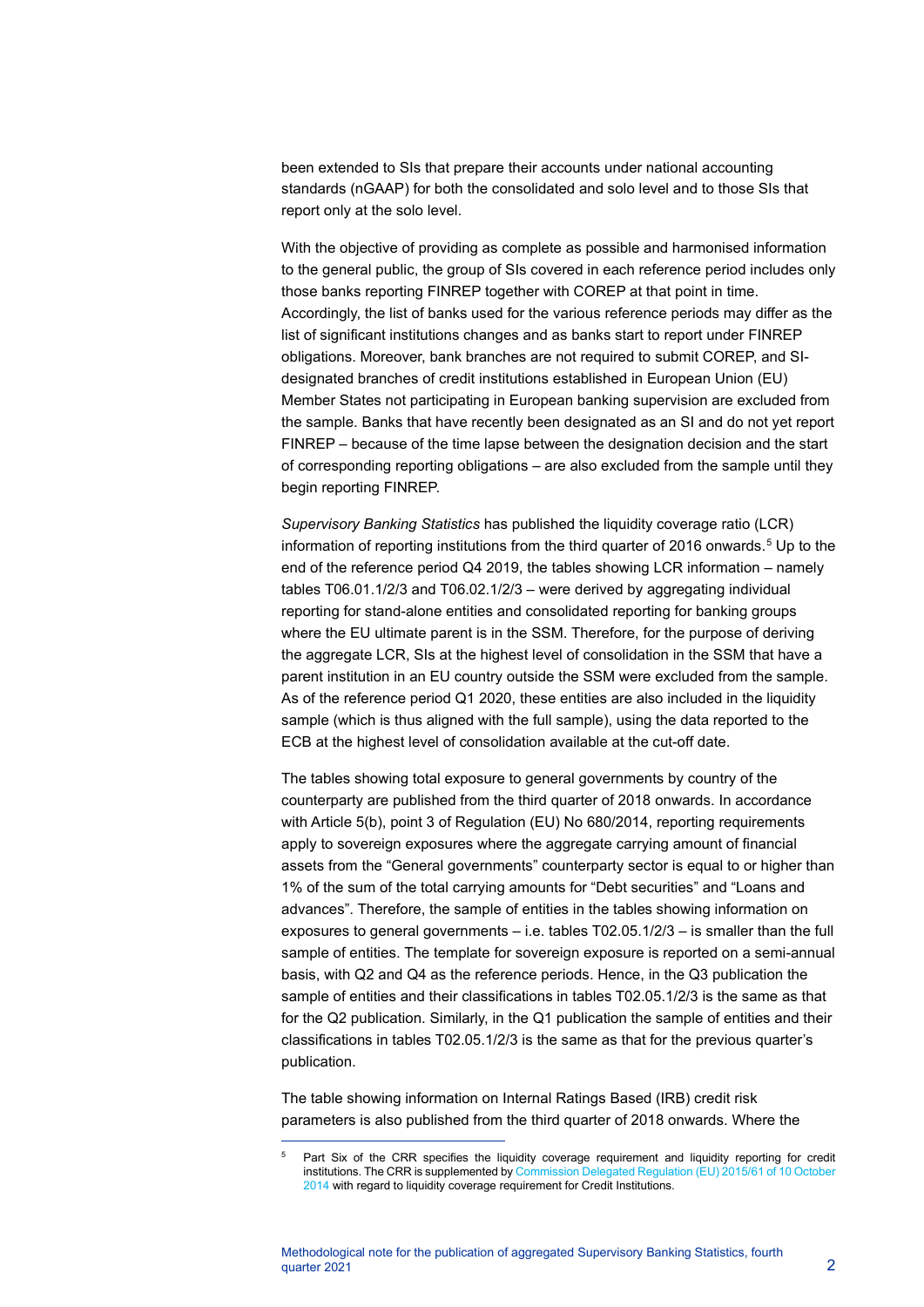conditions set out in Part Three, Title II, Chapter 3 of the CRR are met, the competent authority shall permit institutions to calculate their risk-weighted exposure amounts using the IRB approach. Accordingly, the table showing IRB credit risk parameters (T03.06.1) is derived by considering only a part of the SIs at the highest level of consolidation in the SSM.

#### 1.2 Tables reported

Although the scope of *Supervisory Banking Statistics* is limited to a specific subset of SIs, this document uses the terms "SIs", "institutions", "banks" and "entities" interchangeably.

*Supervisory Banking Statistics* is split into thematic sections that incorporate six areas of relevance for banking supervision:

- 1. general statistics;
- 2. balance sheet composition and profitability;
- 3. capital adequacy and leverage;
- 4. asset quality;
- 5. funding;
- 6. liquidity.

The overview table (T00.01) summarises the key indicators from each of the six areas of relevance for banking supervision and presents the number of SIs in the full and liquidity samples for the last five reporting periods.

Most of the aggregate data are presented along three different dimensions. First, to facilitate the identification of time trends (where possible), data are provided for five consecutive reference periods. The data for the latest quarter are then broken down i) by country (i.e. the country where the bank is supervised) $6$  and ii) by classification.

The breakdowns by classification allow entities to be grouped along several dimensions of interest (such as size and risk). This approach facilitates complementary views of the data and highlights certain aspects of banks' behaviour, showing whether banks belonging to different categories under a given classification have distinctive features.

<span id="page-2-0"></span> $6$  In a very small number of cases, this differs from the country where most of the bank's activities are conducted.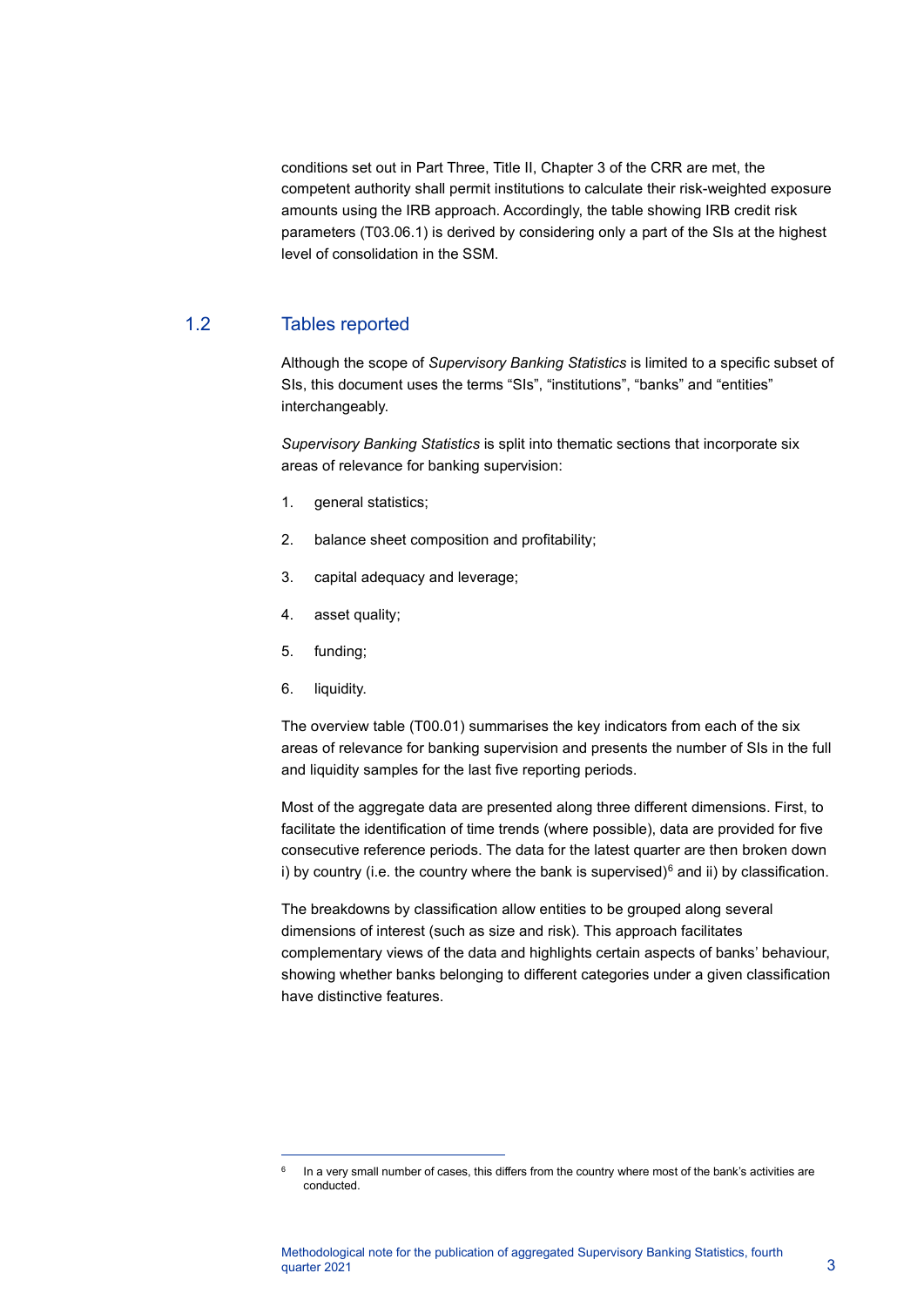#### The following tables are published:

| 1. General statistics                                                  |                                                                                                                           |
|------------------------------------------------------------------------|---------------------------------------------------------------------------------------------------------------------------|
| Significant institutions by country and classification                 | T01.01                                                                                                                    |
| Concentration of total assets                                          | T01.02                                                                                                                    |
| 2. Balance sheet composition and profitability                         |                                                                                                                           |
| Profit and loss figures                                                | T02.01.1 (by reference period)<br>T02.01.2 (by country)                                                                   |
| Key performance indicators                                             | T02.01.3 (by classification)<br>T02.02.1 (by reference period)<br>T02.02.2 (by country)<br>T02.02.3 (by classification)   |
| Composition of assets                                                  | T02.03.1 (by reference period)<br>T02.03.2 (by country)<br>T02.03.3 (by classification)                                   |
| Composition of liabilities and equity                                  | T02.04.1 (by reference period)<br>T02.04.2 (by country)<br>T02.04.3 (by classification)                                   |
| Total exposure to general governments by country of the counterparty   | T02.05.1 (by reference period)<br>T02.05.2 (by country)<br>T02.05.3 (by classification)                                   |
| 3. Capital adequacy, leverage and asset quality                        |                                                                                                                           |
| Total capital ratio and its components<br>CET1 ratio band              | T03.01.1 (by reference period)<br>T03.01.2 (by country)<br>T03.01.3 (by classification)<br>T03.02.1 (by reference period) |
|                                                                        | T03.02.2 (by country)<br>T03.02.3 (by classification)                                                                     |
| Leverage ratios                                                        | T03.03.1 (by reference period)<br>T03.03.2 (by country)<br>T03.03.3 (by classification)                                   |
| Leverage ratio band                                                    | T03.04.1 (by reference period)<br>T03.04.2 (by country)<br>T03.04.3 (by classification)                                   |
| Risk exposures composition                                             | T03.05.1 (by reference period)<br>T03.05.2 (by country)<br>T03.05.3 (by classification)                                   |
| IRB credit risk parameters by residence of the obligor                 | T03.06                                                                                                                    |
| 4. Asset quality                                                       |                                                                                                                           |
| Performing and non-performing exposures by instrument and counterparty | T04.01                                                                                                                    |
| Non-performing loans and advances                                      | T04.02.1 (by reference period)<br>T04.02.2 (by country)<br>T04.02.3 (by classification)                                   |
| Forbearance by instrument and counterparty                             | T04.03.1 (by reference period)                                                                                            |
| Non-performing exposures and forbearance                               | T04.03.2 (by country)<br>T04.03.3 (by classification)                                                                     |
| Fair value hierarchy                                                   | T04.04.1 (by reference period)<br>T04.04.2 (by country)<br>T04.04.3 (by classification)                                   |
| Loans and advances subject to impairment review                        | T04.05.1 (by reference period)<br>T04.05.2 (by country)<br>T04.05.3 (by classification)                                   |
| 5. Funding                                                             |                                                                                                                           |
| Loan-to-deposit ratio                                                  | T05.01.1 (by reference period)<br>T05.01.2 (by country)<br>T05.01.3 (by classification)                                   |
| Deposits to total funding ratio                                        | T05.02.1 (by reference period)<br>T05.02.2 (by country)<br>T05.02.3 (by classification)                                   |
| 6. Liquidity                                                           |                                                                                                                           |
| Liquidity coverage ratio                                               | T06.01.1 (by reference period)<br>T06.01.2 (by country)<br>T06.01.3 (by classification)                                   |
| Liquidity coverage ratio band                                          | T06.02.1 (by reference period)<br>T06.02.2 (by country)<br>T06.02.3 (by classification)                                   |
| Annex                                                                  |                                                                                                                           |
| Loans and advances subject to Covid-19 supporting measures             | A01.01 (by reference period)<br>A01.02 (by country)<br>A01.03 (by classification)                                         |
|                                                                        |                                                                                                                           |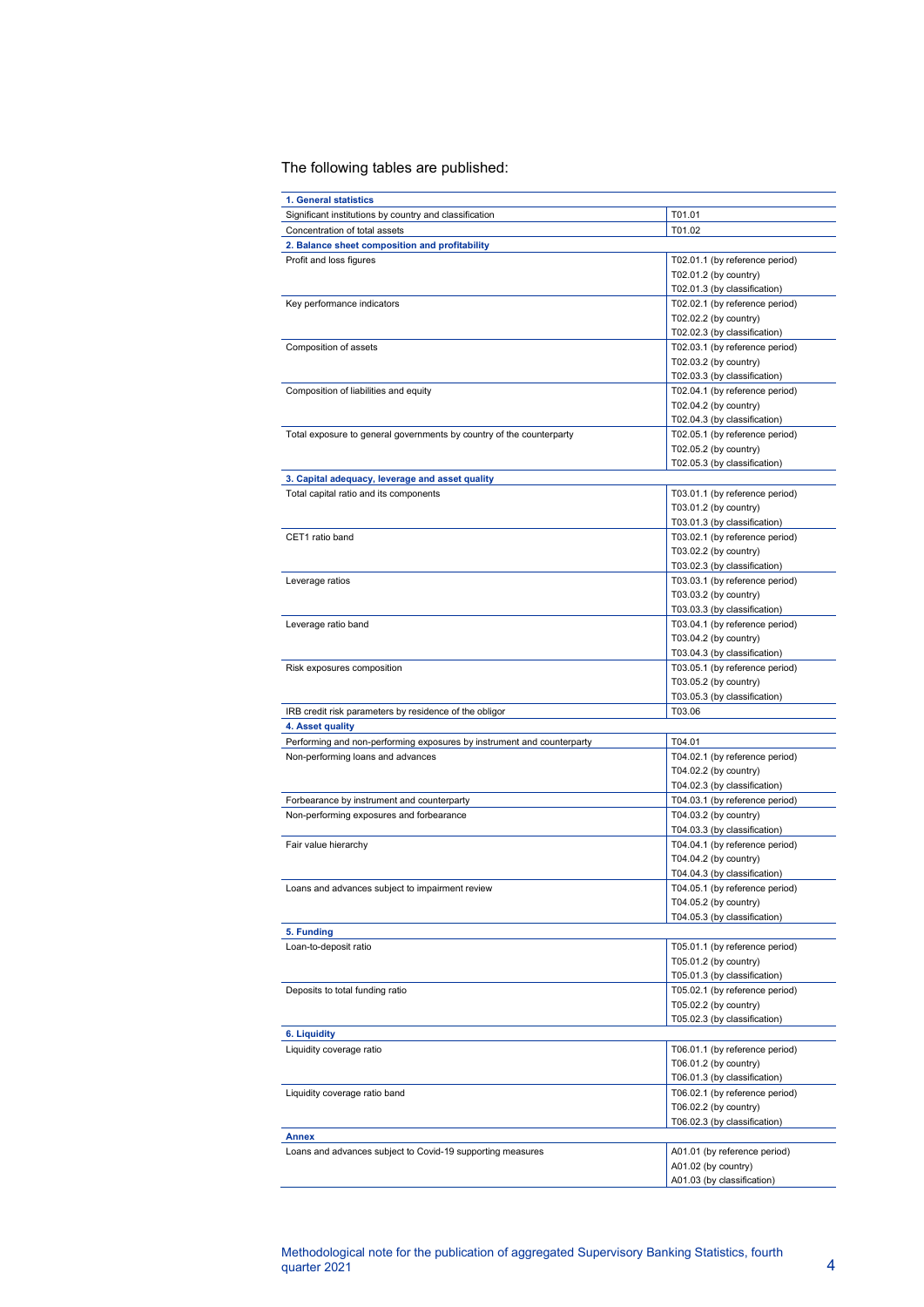## 1.3 Cut-off dates

For the first release of *Supervisory Banking Statistics* in November 2016, the tables are based on a data cut-off date of 15 October 2016. Resubmissions of data after the cut-off date are not taken into consideration for that publication. In the subsequent publications the cut-off date has been set to three months after the relevant reference date, e.g. 30 June for Q1 publications. As of the Q4 2018 publication, the cut-off dates have been slightly advanced as shown below.

| <b>Reference date</b>      | <b>Cut-off date</b>      |
|----------------------------|--------------------------|
| Q4 2018: 31 December 2018  | 18 March 2019            |
| Q1 2019: 31 March 2019     | 19 June 2019             |
| Q2 2019: 30 June 2019      | 17 September 2019        |
| Q3 2019: 30 September 2019 | 16 December 2019         |
| Q4 2019: 31 December 2019  | 17 March 2020            |
| Q1 2020: 31 March 2020     | 3 July 2020 <sup>7</sup> |
| Q2 2020: 30 June 2020      | 15 September 2020        |
| Q3 2020: 30 September 2020 | 16 December 2020         |
| Q4 2020: 31 December 2020  | 18 March 2021            |
| Q1 2021: 31 March 2021     | 16 June 2021             |
| Q2 2021: 30 June 2021      | 15 September 2021        |
| Q3 2021: 30 September 2021 | 16 December 2021         |
| Q4 2021: 31 December 2021  | 18 March 2022            |

# 2 Classifications of banks

In addition to the breakdown by country, data in *Supervisory Banking Statistics* are presented broken down by entities' classifications. These classifications should not be interpreted as reflecting supervisory priorities; their purpose is to contribute to transparency regarding specific aspects of the data that are of potential interest to the general public.

The classifications are defined on the basis of the following objectives:

- to offer insights into the data, i.e. they are defined along dimensions which shed light on important aspects of banking activities (e.g. with respect to their risk or profitability);
- to facilitate the analysis of the data by distinguishing groups of institutions within the sample that may exhibit differing features (e.g. with respect to solvency, risk or profitability);
- to provide a simple, understandable and concisely expressed breakdown.

<span id="page-4-0"></span><sup>&</sup>lt;sup>7</sup> The supervisory data for Q1 2020 may be submitted with a delay of one month (see  $ECB$ [communication of 15 April 2020\)](https://www.bankingsupervision.europa.eu/press/letterstobanks/shared/pdf/2020/ssm.2020_letter_Supervisory_reporting_measures_in_the_context_of_the_coronavirus_COVID-19_pandemic.en.pdf?4a67c38aaaea3182f09951429871dc33)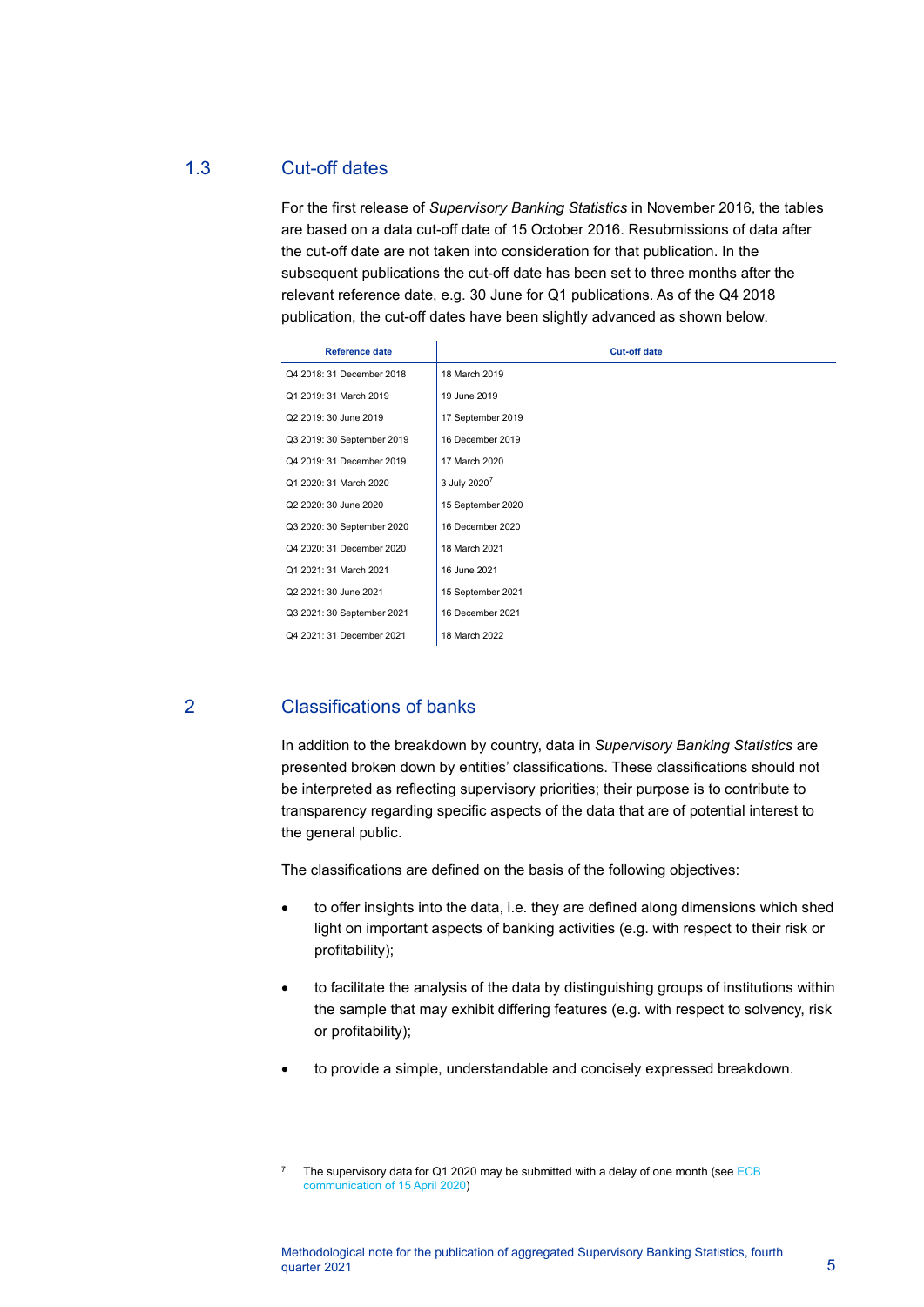The classifications distinguish between banks on the basis of activities, scale of operations and risk and are provided taking into consideration the approach to confidentiality as outlined in Section 4.

| <b>Business profile</b>                                                                                |
|--------------------------------------------------------------------------------------------------------|
| Business model classification                                                                          |
| <b>Activities-based classification</b>                                                                 |
| Geographical diversification: focus of international exposures                                         |
| <b>Scale of operations</b>                                                                             |
| Size: the amount of total assets and the designation of the institution as being of systemic relevance |
| <b>Risk profile</b>                                                                                    |
| Overall risk and vulnerabilities based on the Supervisory Review and Evaluation Process (SREP) scores  |
|                                                                                                        |

The precise definitions of the variables employed for the classifications are given in Section 2.5.

### 2.1 Classifications based on business model

The business model classification allows for analysis of profitability, business model viability and structural changes in the banking system. In particular, it allows for peer group comparisons and analysis. The definition of the business model classifications is firstly based on the income generating activities, where we distinguish between (i) institutions, centred on traditional credit business and related fee generating activities, (ii) institutions that rely on non-lending related fee business such as asset management activities, M&A, securities business and trading, and (iii) institutions that are involved in lending as well as in non-lending related fee business. As a second step, the institutions are further distinguished according to the funding strategies, client base and their geographical focus. The eight categories are:

*Asset managers and custodians:* fee and commission business is dominant for these banks. Asset managers invest on their clients' behalf with asset management fees as the most important source of income. Private banking with a focus on wealth management is also counted towards the asset managers as long as they predominantly rely on fee based income. Custodians safeguard financial assets for their clients and custody fees are their primary source of income.

*Corporate/wholesale lenders:* lenders whose main clientele is the corporate and wholesale sector, both as clients and as source of funding.

*Development/promotional lenders:* state-owned banks which finance projects that governments deem of public utility. They are typically large and have a high share of wholesale lending from which they gain low margins.

*Diversified lenders:* have a balanced exposure to the retail and wholesale sector. In terms of funding, diversified lenders are often mainly financed by their clients (both retail and corporate), although sometimes complemented with significant wholesale funding.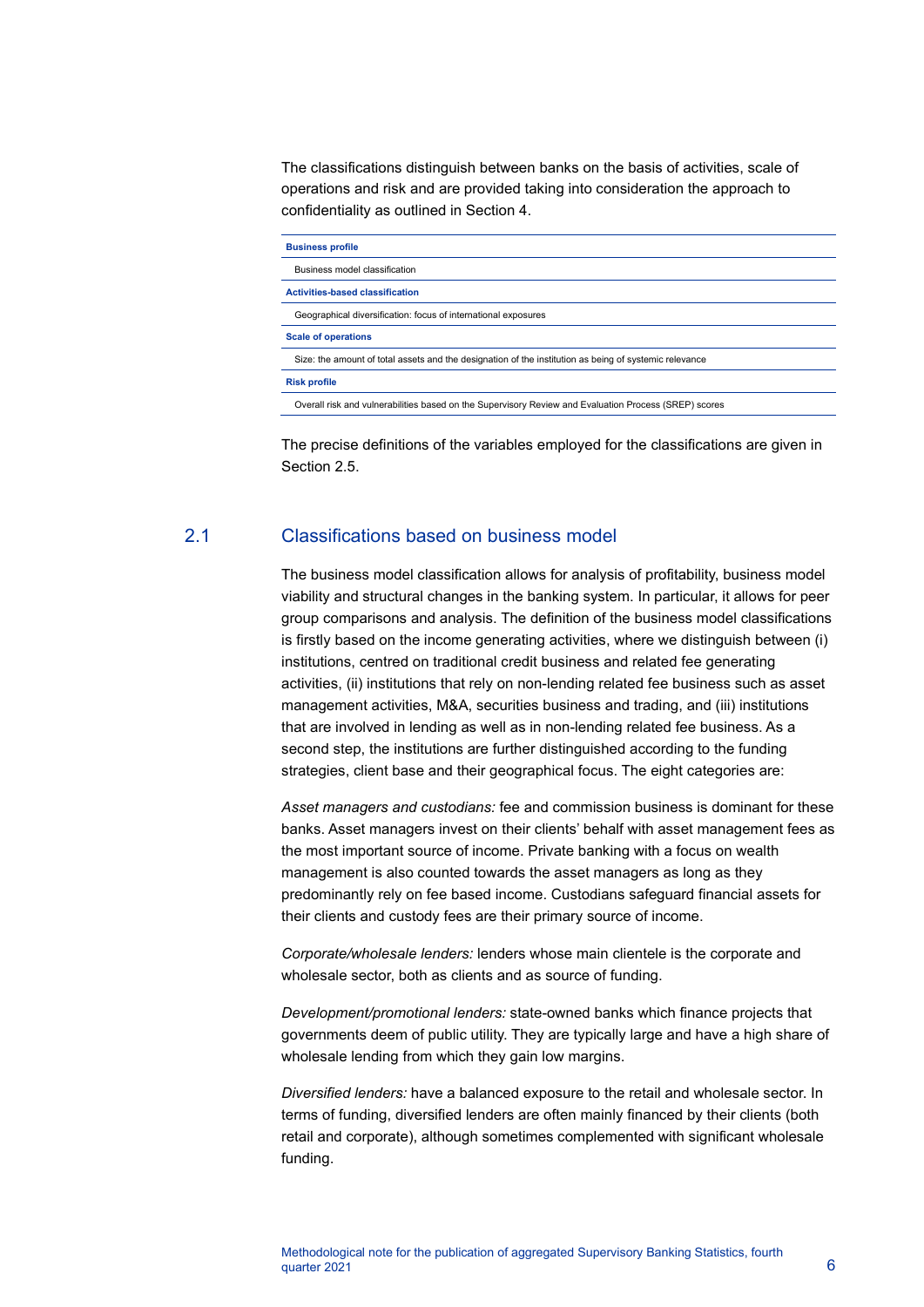*Retail lenders and consumer credit lenders:* focused on lending to retail clients, in many cases with a strong focus on residential real estate lending or consumer credit including car lending. While retail lenders are also funded through deposits, with a moderate reliance on wholesale funding, consumer credit lenders mainly rely on wholesale funding.

*Small market lenders:* operate in small EU economies, making them important, despite their small size. Lending to customers is mostly domestic, with small exposures to neighbouring countries.

*Universal and investment banks:* universal banks engage both in lending activities and non-lending business like insurance, non-lending fee and commission business such as asset management, securities related fees, and trading activities. Investment banks have a relatively low share of net interest income (mostly wholesale), rather having fees, commissions and trading activities as their main income source.

*G-SIBs:* stand out by their (i) G-SIB status as of the beginning of the respective year, (ii) size and far more international focus. While for some of them the main source of income is the lending business and related services, others are universal banks in that they have a far larger investment banking business, in particular trading.

#### 2.2 Classifications based on geographical diversification

The location of international activities represents a significant distinguishing factor for banks, with implications for their risk exposure, diversification and profitability. For this reason, the geographical classification defines its categories on the basis of the relative majority of exposures, i.e. banks are grouped according to the regions where they have the relative majority of their international exposures.

Computations are based on FINREP template F 20.04, which has to be submitted by SIs pursuant to Articles 4 and 5(a)(4) of Commission Implementing Regulation (EU) No 680/2014. Whenever this template is not submitted by a bank, the latter is deemed to have significant domestic exposures on the basis of the ratio of nondomestic original exposures to total original exposures as reported in COREP template C 04.00.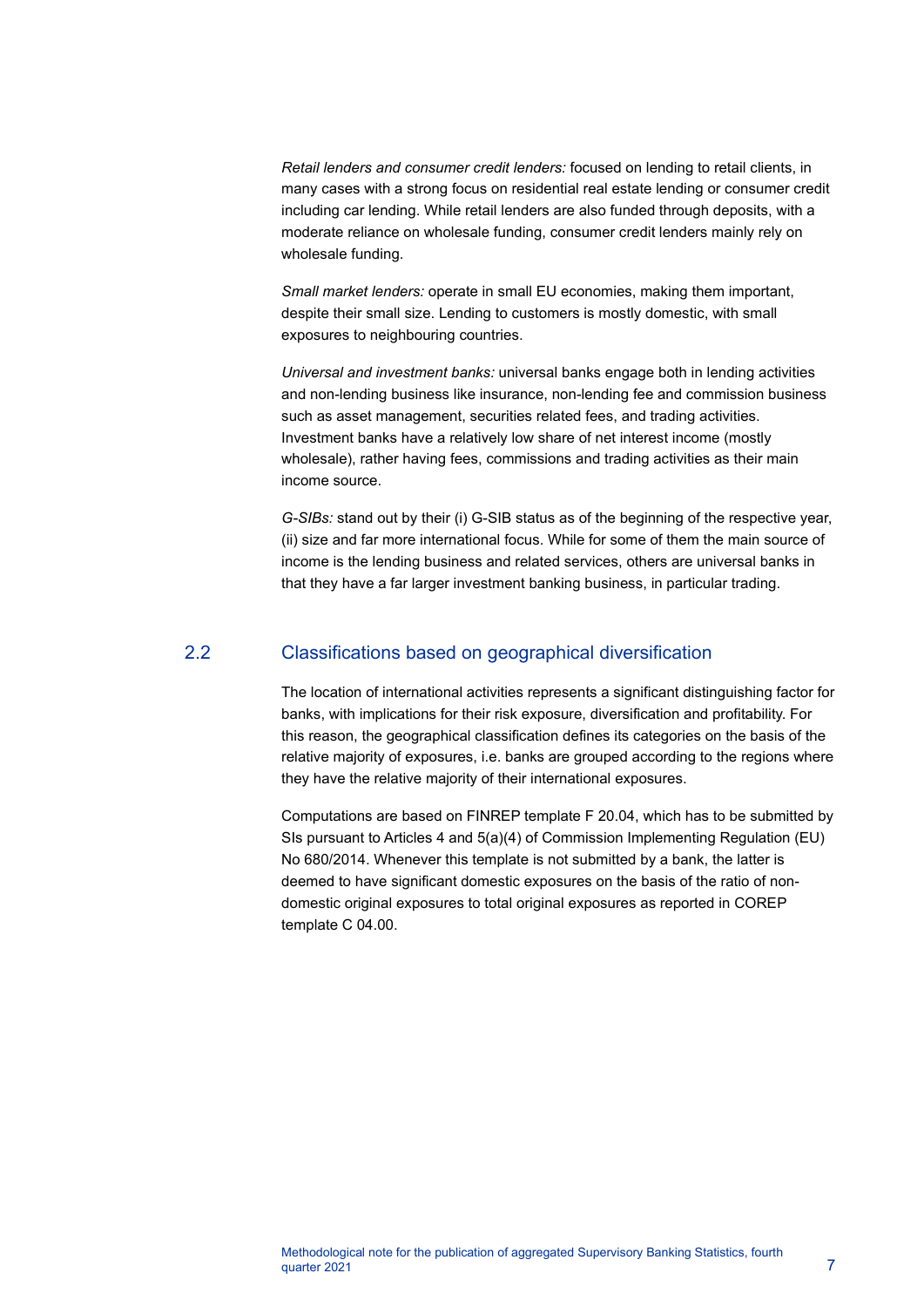Following the United Nations (Department of Economic and Social Affairs) classification, $8$  complemented by Table 7 of ECB Guideline (ECB/2011/23) $9$  and advice from ECB Legal Services, we distinguish between:

1. *banks with significant domestic exposures*: domestic exposures are more than 95% of the total amount of debt securities and loans and advances;

For institutions with international exposures of more than 5% of the total amount of debt securities and loans and advances:

- 2. *banks with largest non-domestic exposures to SSM*;
- 3. *banks with largest non-domestic exposures to non-SSM EEA countries*;
- 4. *banks with largest non-domestic exposures to non-EEA Europe*;
- 5. *banks with largest non-domestic exposures to Rest of the World*.

#### 2.3 Size-based classification

Banks' size (expressed in terms of total assets) is strongly linked to their systemic importance and risk-taking. Using this classification, data users can examine whether, for instance, large banks present distinctive differences with respect to their capital, profitability and risk variables. Classification thresholds are defined in such a way as to foster comparability with the existing SSM and European Banking Authority (EBA) practices.

We distinguish between global systemically important banks (G-SIBs; as listed by the Financial Stability Board (FSB)), large banks, medium-sized banks (two subcategories) and small banks. The EBA has defined an asset threshold of €200 billion for the identification of large institutions that are potentially systemically relevant.<sup>[10](#page-7-2)</sup> Large banks have more than €200 billion assets, while G-SIBs are classified separately. Moreover, since one criterion for identifying banks as "significant" under SSM regulations is that their total assets should exceed €30 billion; this threshold has been used to distinguish "small banks" which enter the SI list via the other criteria[11](#page-7-3). Finally, medium-sized institutions include all those that fall between small and large and are clustered in two buckets separated by a €100 billion threshold.

<span id="page-7-0"></span>Se[e http://unstats.un.org/unsd/methods/m49/m49regin.htm.](http://unstats.un.org/unsd/methods/m49/m49regin.htm) The classification is followed other than for Cyprus, which has been assigned to "southern Europe". Countries that according to the UN classification belong to "Western Europe" and "Eastern Europe" are grouped together under "central Europe".

Guideline of the European Central Bank of 9 December 2011 on the statistical reporting requirements [of the European Central Bank in the field of external statistics.](http://eur-lex.europa.eu/legal-content/EN/TXT/?uri=uriserv:OJ.L_.2012.065.01.0001.01.ENG&toc=OJ:L:2012:065:TOC)

<span id="page-7-2"></span><span id="page-7-1"></span><sup>10</sup> [https://www.eba.europa.eu/regulation-and-policy/own-funds/global-systemically-important-institutions](https://www.eba.europa.eu/regulation-and-policy/own-funds/global-systemically-important-institutions-g-sii-)[g-sii-.](https://www.eba.europa.eu/regulation-and-policy/own-funds/global-systemically-important-institutions-g-sii-)

<span id="page-7-3"></span><sup>11</sup> [Council Regulation \(EU\) No 1024/2013](http://eur-lex.europa.eu/legal-content/EN/TXT/PDF/?uri=CELEX:32013R1024&from=en) conferring specific tasks on the European Central Bank concerning policies relating to the prudential supervision of credit institutions, Article 6(4).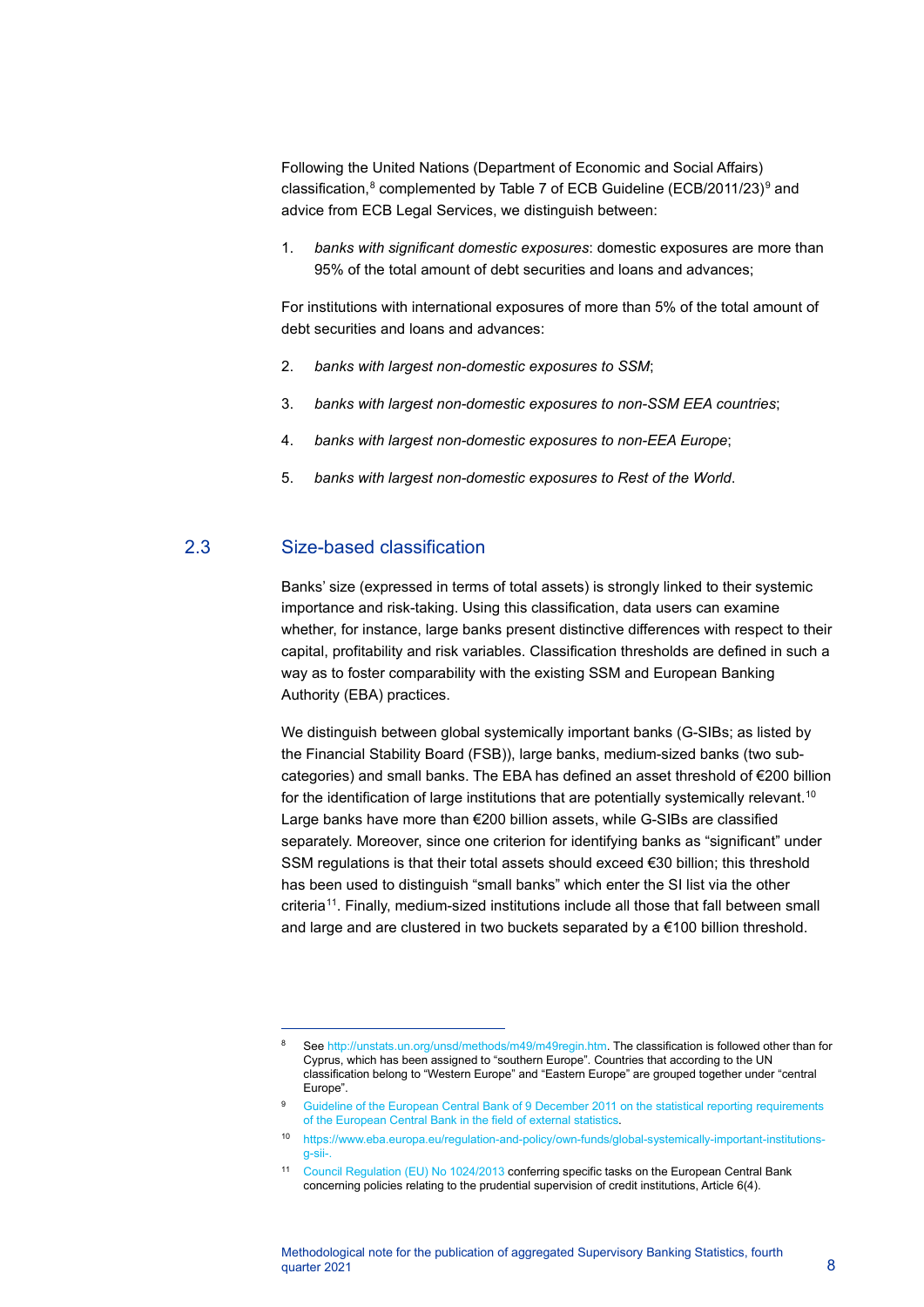In more detail, the five categories are as follows:

- 1. *banks with total assets of less than €30 billion*;
- 2. *banks with total assets between €30 billion and €100 billion*;
- 3. *banks with total assets between €100 billion and €200 billion*;
- 4. *banks with total assets of more than €200 billion that are not G-SIBs*;
- 5. *banks listed as G-SIBs by the FSB*.

## 2.4 Risk-based classification using SREP results

The Supervisory Review and Evaluation Process (SREP)<sup>[12](#page-8-0)</sup> assessment provides an overview of banks' risk profiles and vulnerabilities based on four elements, namely:

- element 1: business model;
- element 2: governance and risk management;
- element 3: risks to capital;
- element 4: risk to liquidity and funding.

A score is derived as part of the SREP process, which examines the aforementioned bank-specific elements plus the external environment (peer comparisons and the macroeconomic environment). As the SSM's SREP methodology explains: "the overall SREP score reflects the supervisor's overall assessment of the viability of the institution: higher scores reflect an increased risk to the viability of the institution stemming from one or several features of its risk profile, including its business model, its internal governance framework, and individual risks to its solvency or liquidity position".

Institutions with SREP scores 1 and 2 are grouped together in the category "low risk" banks. Entities with scores 3 and 4 and non-rated banks are included in the category "medium, high risk and non-rated". Non-rated banks are those for which a score has not been assigned in a specific SREP cycle, owing for example to a recent change in significance, a merger or restructuring, etc. Classification as non-rated does not therefore necessarily indicate a high risk. Given that the SREP assessment generally takes place annually, each publication round uses the latest available SREP score.

<span id="page-8-0"></span><sup>&</sup>lt;sup>12</sup> For more information on the SSM SREP methodology please refer to: [https://www.bankingsupervision.europa.eu/ecb/pub/pdf/ssm\\_srep\\_methodology\\_booklet.en.pdf](https://www.bankingsupervision.europa.eu/ecb/pub/pdf/ssm_srep_methodology_booklet.en.pdf)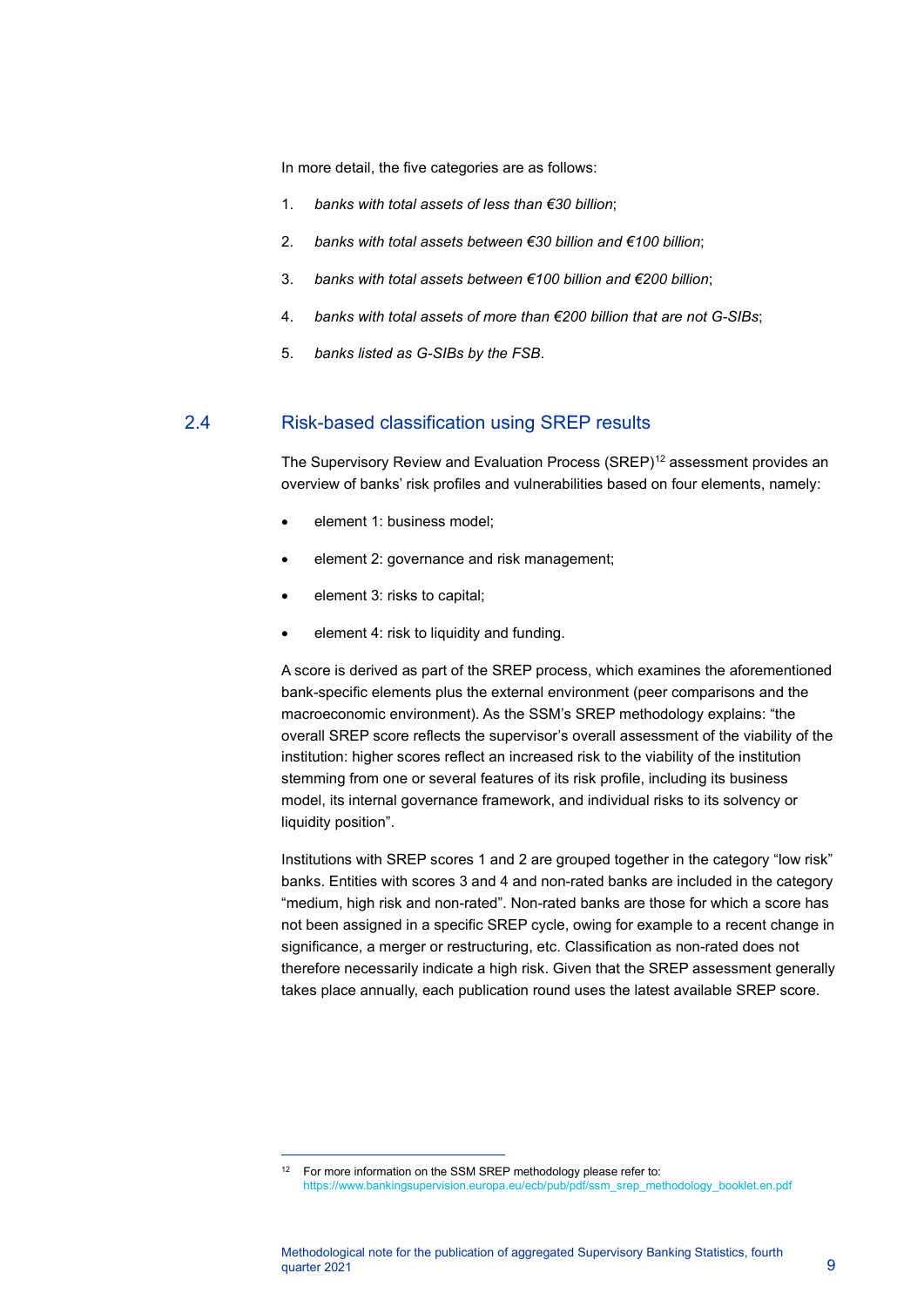#### 2.5 List of data points used in the classifications

| Variable <sup>13</sup>                                                                                | <b>Definition</b>                                                                                                                                                                                                                                | Template(s)                                                                                                   |  |  |
|-------------------------------------------------------------------------------------------------------|--------------------------------------------------------------------------------------------------------------------------------------------------------------------------------------------------------------------------------------------------|---------------------------------------------------------------------------------------------------------------|--|--|
| <b>Geographical diversifications</b>                                                                  |                                                                                                                                                                                                                                                  |                                                                                                               |  |  |
| Debt securities                                                                                       | F0401 r0060 c0010 + F0402.1 r0050 c0010 +<br>F0402.2 r0060 c0010 + F0403.1 r0050 c0010 +<br>F0404.1 r0010 c0010 + F0406 r0060 c0010 +<br>F0407 r0060 c0010 + F0408 r0060 c0010 +<br>F0408 r0060 c0035 + F0409 r0010 c0050 +<br>F0410 r0060 c0010 | F 04.01, F 04.02.1,<br>F 04.02.2. F 04.03.1.<br>F 04.04.1<br>F 04.06, F 04.07<br>F 04.08. F 04.09<br>F 04.10  |  |  |
| Loans and advances                                                                                    | F0401 r0120 c0010 + F0402.1 r0110 c0010 +<br>F0402.2 r0120 c0010 + F0403.1 r0110 c0010 +<br>F0404.1 r0070 c0010 + F0406 r0120 c0010 +<br>F0407 r0120 c0010 + F0408 r0120 c0010 +<br>F0408 r0120 c0035 + F0409 r0070 c0050 +<br>F0410 r0120 c0010 | F 04.01, F 04.02.1,<br>F 04.02.2, F 04.03.1,<br>F 04.04.1.<br>F 04.06, F 04.07<br>F 04.08. F 04.09<br>F 04.10 |  |  |
| Cash balances at central banks and other<br>demand deposits (residence of counterparty) <sup>14</sup> | F2004 r0075 c0010                                                                                                                                                                                                                                | F 20.04                                                                                                       |  |  |
| Debt securities (residence of counterparty)                                                           | F2004 r0080 c0010                                                                                                                                                                                                                                | F 20.04                                                                                                       |  |  |
| Loans and advances (residence of counterparty)                                                        | F2004 r0140 c0010                                                                                                                                                                                                                                | F 20.04                                                                                                       |  |  |
| Non-domestic original exposures                                                                       | C0400 r0850 c0010                                                                                                                                                                                                                                | C.04.00                                                                                                       |  |  |
| Total original exposures                                                                              | C0400 r0860 c0010                                                                                                                                                                                                                                | C.04.00                                                                                                       |  |  |
| <b>Size</b>                                                                                           |                                                                                                                                                                                                                                                  |                                                                                                               |  |  |
| Total assets                                                                                          | F0101 r0380 c0010                                                                                                                                                                                                                                | F 01.01                                                                                                       |  |  |

# 3 Calculation

#### 3.1 Aggregation

*Supervisory Banking Statistics* tables contain both amounts and ratios of the variables reported. The ratios are calculated by aggregating separately the numerator and the denominator for the sample of banks, and then dividing them.

#### 3.2 Probability of Default and Loss Given Default

#### *Table T03.06*

Probability of default (PD) reported in COREP C09.02 is computed as a weighted average of defaulted and non-defaulted exposures. Therefore, PDs for non-defaulted exposures can be derived as follows:

 $PD_{non-default} = \frac{EXPOSure_{total} * PD_{COREP} - EXPOSure_{default}}{Exposure_{non-default}}$ 

<span id="page-9-0"></span><sup>&</sup>lt;sup>13</sup> Names of variables in the table follow those used in Sub-sections 2.1-2.6 to describe each classification.

<span id="page-9-1"></span><sup>14</sup> With the introduction of the EBA reporting framework 3.0 as of the second quarter of 2021 the item "Cash balances at central banks and other demand deposits" is reported separately from "Loans and advances" in the template F20.04 and therefore is now included as a stand-alone data point in the Geographical diversifications list of data points.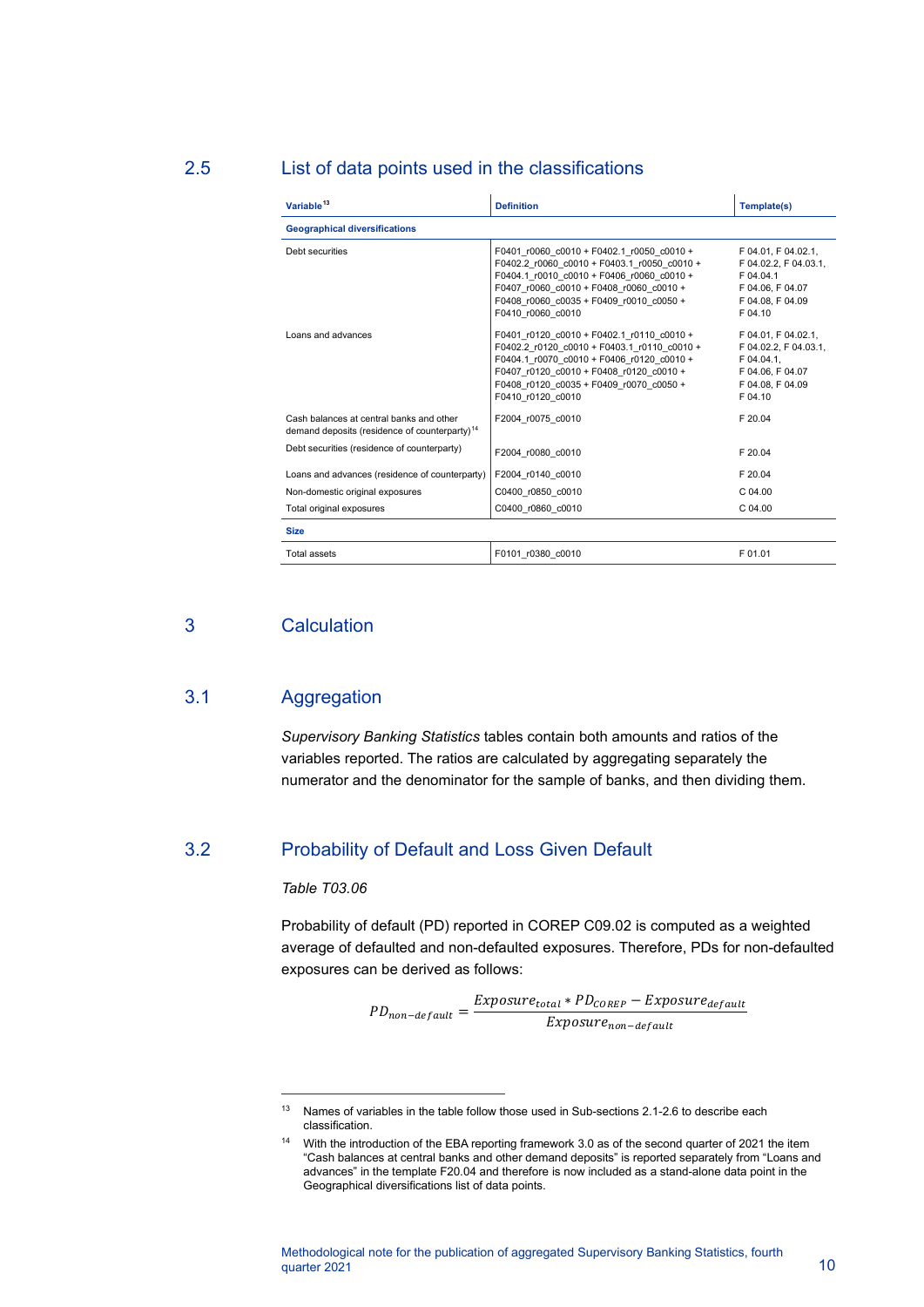In order to avoid computing implausible values, the aggregated weighted average PDs consider only the individual PDs for non-defaulted exposures that have a positive numerator.

Following the same reasoning, only positive Loss Given Defaults (LGDs) are considered when calculating the aggregated weighted average LGDs.

# 3.3 Adjustment of the income statement for banks with a different financial year-end

*Tables T02.01.1/2/3 and T02.02.1/2/3*

The vast majority of the entities in the sample have a financial year-end in December. For those which have a different financial year, a correction is needed for the income statement report (FINREP F 02.00), as it contains year-to-date data. In order to make the figures for such banks consistent and comparable with those for the other entities, whenever the financial year does not end on 31 December, a linear projection of the profit and loss figures is carried out.

For example, for an entity with its financial year-end in September 2015, the profit and loss figures reported in December 2015 represent only one quarter, so they are multiplied by four to be representative of the income of a complete financial year.

This approach can be expressed as follows:

data used for this quarter  
\n= data reported by the bank in this quarter  
\n
$$
* \frac{M_R}{M_R - M_F + 12 * Ind(M_F \geq M_R)}
$$

where  $M_R$  is the month of the data reported and  $M_F$  the month of the financial yearend of the entity. For example, in the case of the figures for the fourth quarter of 2015 of an entity with a financial year-end in September,  $M_R$  is 12,  $M_F$  is 9 and hence the multiplier coefficient is 4. Note that when the financial year-end is December, this coefficient is always 1, i.e. no adjustment is made.

#### 3.4 Annualisation of key performance indicators

#### *Table T02.02.1/2/3*

An annualisation is performed on three of the key performance indicators published (tables T02.02.1, T02.02.2 and T02.02.3), return on assets (RoA), return on equity (RoE) and cost of risk (CoR), for the first, second and third quarters since the return reported in these periods does not correspond to a full year of activity.

The values presented in the profit and loss tables (T02.01.1, T02.01.2 and T02.01.3) are year-to-date.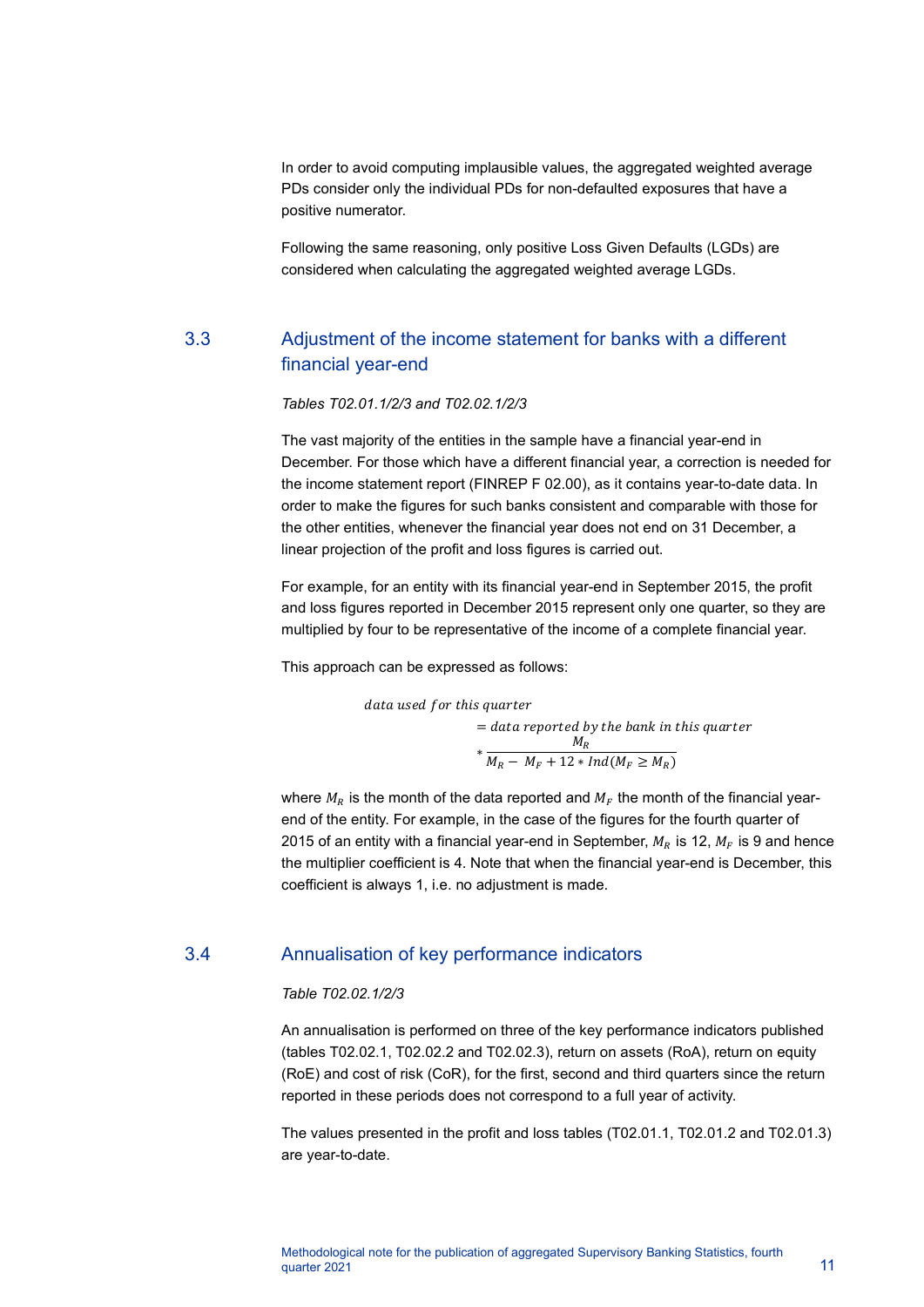#### 3.5 Total non-domestic unallocated exposures

#### *Table T02.05.1/2/3*

Institutions meeting the reporting requirements for sovereign exposures, for which the value reported for domestic exposures of non-derivative financial assets is more than 90% of the value reported for domestic and non-domestic exposures, report the information specified in the COREP template C33.00 at a total and domestic level only. For such instances, the difference between the total and domestic exposures is presented in the row "Total non-domestic unallocated exposure" in table T02.05.1/2/3.

#### 3.6 Distribution

*Tables T02.02.1, T03.01.1, T03.03.1, T04.02.1, T04.05.1, T05.01.1 and T06.01.1*

The boxplots, presented in the Supervisory Banking Statistics, show the distribution of the underlying ratios at institution level for each reference period. The whiskers display the  $5<sup>th</sup>$  and  $95<sup>th</sup>$  percentile and the median is displayed as a mark in the box. The box indicates the interquartile range and ranges from the first to the third quartile of the distribution. Outliers are not presented in the boxplots.

#### 4 Applicable confidentiality regime

#### 4.1 **Identification of confidential figures**

The data published in S*upervisory Banking Statistics* does not disclose confidential data, as required under the professional secrecy obligation established under Article 27(1) Council Regulation (EU) No 1024/2013, Article 37 of the Statute of the ESCB and of the ECB, and Article 53(1) of Directive 2013/36/EU of the European Parliament and of the Council.

The measures taken to avoid the identification of individual entities are described in ECB Guideline ECB/2016/1 concerning the extension of common rules and minimum standards to protect the confidentiality of the statistical information collected by the European Central Bank assisted by the national central banks to national competent authorities of participating Member States and to the European Central Bank in its supervisory functions: *"All appropriate measures shall be taken to ensure that confidential statistical information is arranged in such a way that any published data covers at least three economic agents. Where one or two economic agents make up a sufficiently large proportion of any observation to make them indirectly identifiable, published data shall be arranged in such a way as to prevent their indirect*